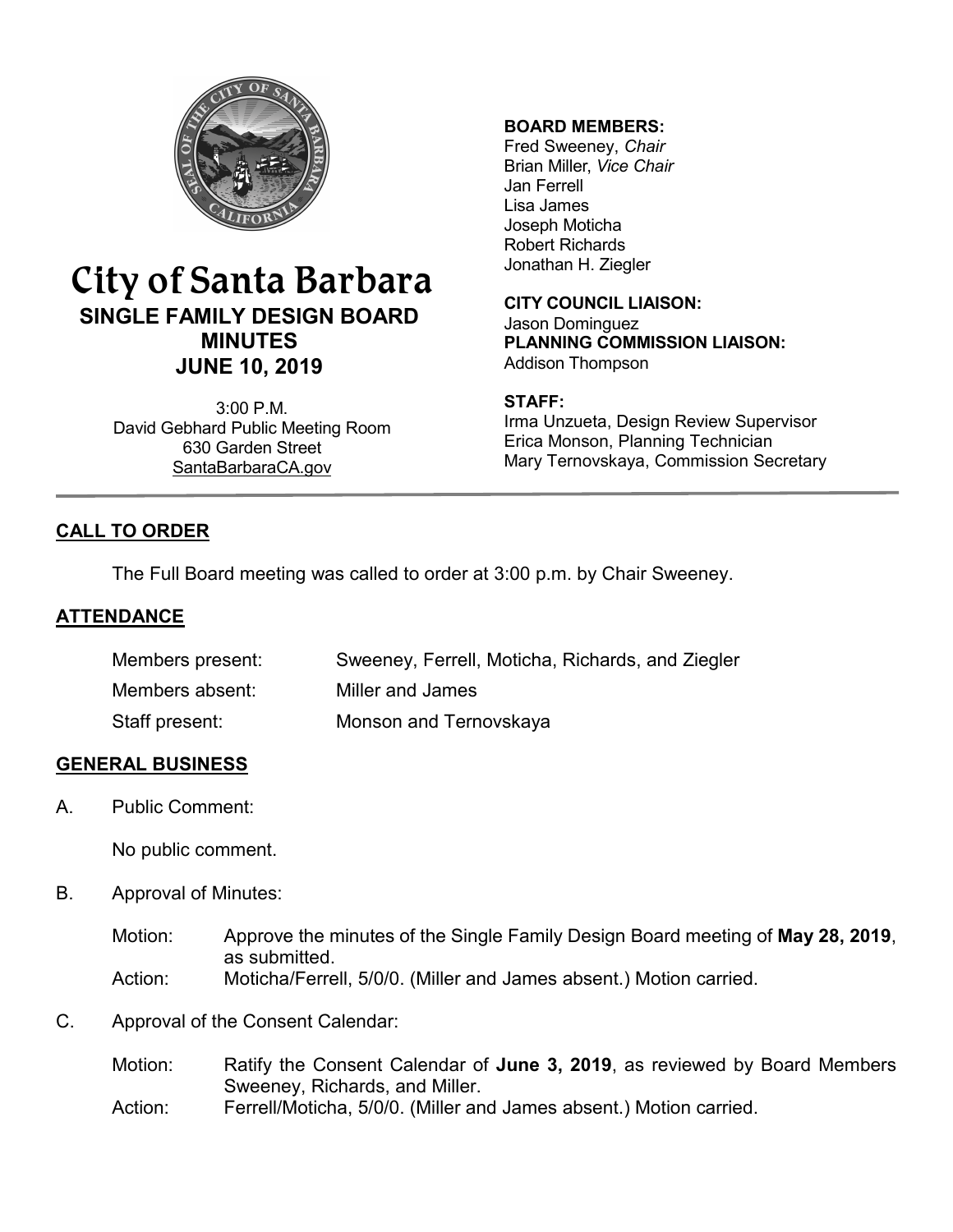- Motion: Ratify the Consent Calendar of **June 10, 2019**, as reviewed by Board Members Sweeney and Richards.
- Action: Richards/Moticha, 5/0/0. (Miller and James absent.) Motion carried.
- D. Announcements, requests by applicants for continuances and withdrawals, future agenda items, and appeals:

No announcements.

E. Subcommittee Reports:

No subcommittee reports.

#### **(3:20PM) REVIEW AFTER FINAL APPROVAL**

| $\mathbf 1$ | <b>762 WESTMONT RD</b>                |                             |  |
|-------------|---------------------------------------|-----------------------------|--|
|             | Assessor's Parcel Number: 013-103-001 |                             |  |
|             | Zone:                                 | $RS-6$                      |  |
|             | <b>Application Number:</b>            | PLN2014-00110               |  |
|             | Owner:                                | Timothy R. Sulger           |  |
|             | Applicant:                            | <b>Broderson Associates</b> |  |

(Approved project is a 355 square foot swimming pool, 68 square foot spa, 61 square foot barbeque, and 1,091 square feet of new paved patio area to be added to the existing 491 square foot patio. No grading is proposed.)

#### **Approval of Review After Final is requested to substitute glass sound railing for the previously approved cable railing system. Project was last reviewed on June 3, 2019.**

Actual time: 3:05 p.m.

Present: Timothy R. Sulger, Owner

Public comment opened at 3:15 p.m., and as no one wished to speak, it closed.

#### **Motion: Approval of Review After Final as submitted.**

Action: Moticha/Richards, 4/1/0. (Sweeney opposed. Miller and James absent.) Motion carried.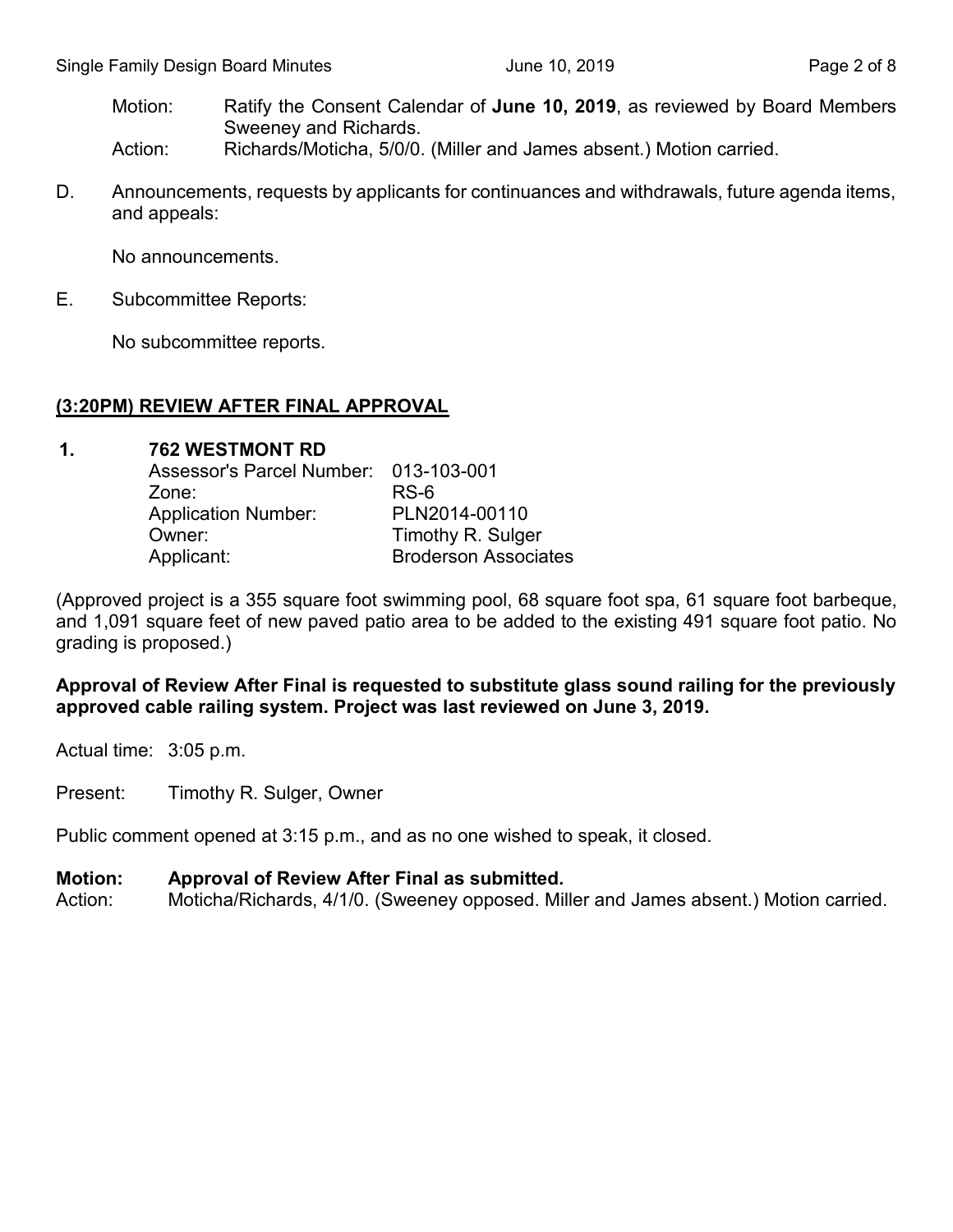### **(3:40PM) NEW ITEM: PROJECT DESIGN APPROVAL AND FINAL APPROVAL**

#### **2. 1527 DOVER RD**

| Assessor's Parcel Number: 019-194-001 |                      |
|---------------------------------------|----------------------|
| Zone:                                 | <b>RS-15</b>         |
| <b>Application Number:</b>            | PLN2019-00186        |
| Owner:                                | RMCX07, LLC          |
| Applicant:                            | <b>Jarrett Gorin</b> |

(Proposal for a new 3,626 square foot two-story residence with an attached 424 square foot two-car garage. Project also includes a 408 square foot shell above garage for a future accessory dwelling unit under a separate permit. The project includes an 11'x25' swimming pool, 1,658 square feet of uncovered and covered decks, landscaping and other associated site improvements. A total of 470 cubic yards of cut, 990 cubic yards of fill, with a net import of 520 cubic yards is proposed. The proposed total of 3,589 square feet of development, of which 50% of the lower floor area is excluded from the calculation, on a 13,779 square foot lot in the Hillside Design District is 85% of the maximum allowable floor-to-area ratio (FAR).)

#### **Project Design and Final Approval is requested. Project was previously reviewed under PLN2016-00461. Project requires Neighborhood Preservation, Hillside Design, Sloped Lot, and Grading Findings.**

Actual time: 3:21 p.m.

Present: Robert Adams, Landscape Architect; Jarrett Gorin, Applicant; and Gordon Brewer, RRM Design Group

Public comment opened at 3:37 p.m.

The following individuals spoke:

- 1. Mary B. Collier
- 2. Joan Rutkowski, opposed.

Public comment closed at 3:43 p.m.

#### **Motion: Project Design Approval and continue indefinitely to Consent with comments:**

- 1. Study providing additional vertical planting and landscaping in the back of the project in order to hide the walls and soften the height of the project.
- 2. Study height of existing walls and adding seat walls with landscaping to soften the view of the building.
- 3. The Board makes the finding that the Neighborhood Preservation Ordinance criteria have been met as stated in Subsection 22.69.050 of the City of Santa Barbara Municipal Code, with the following comments:
	- a. The project is compatible with the character of the City.
	- b. The project is compatible with the character of the neighborhood. The project is within the guidelines FAR and the size, bulk, and scale of the project are appropriate despite the tall plate heights.
	- c. The project uses quality architecture and details.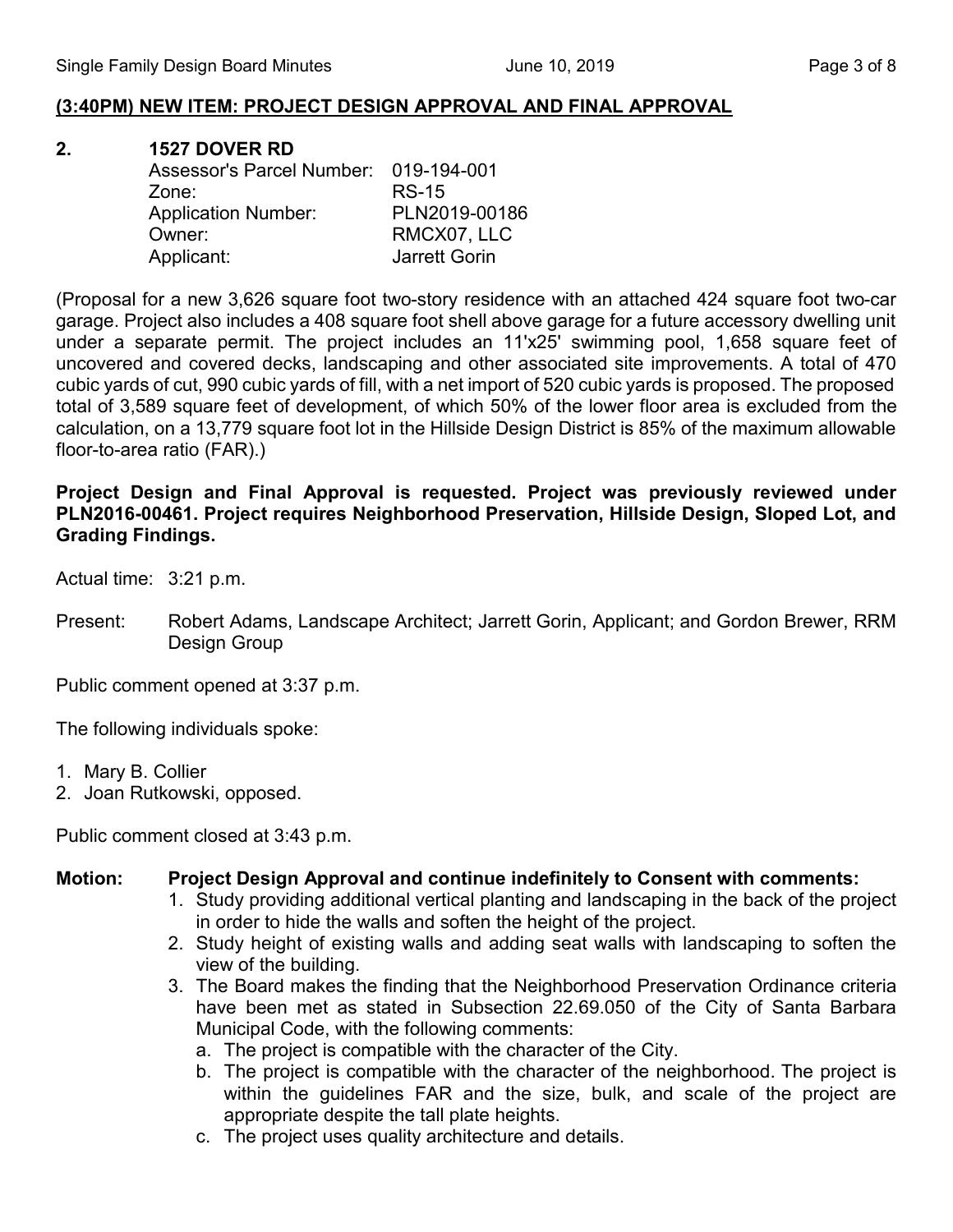- d. The project complies with Good Neighbor Guidelines.
- 4. The neighborhood is defined as the Riviera, specifically the area including Dover Road, Alameda Padre Serra, Lasuen Road, and Paterna Road.
- 5. The Board makes the finding that the project qualifies for an exemption from further environmental review under CEQA Guidelines Section 15183, based on the City staff analysis and CEQA Certificate of Determination on file for this project.
- 6. The Hillside Design and Sloped Lot criteria have been met as stated in Subsection 22.69.050 of the City of Santa Barbara Municipal Code with the following comments:
	- a. The decreased amount of cut and fill required on site is a positive change and helps preserve the natural topography of site.
	- b. The proposed grading is acceptable.
- 7. The Board read the Standard Short Term Conditions of Approval memo, dated June 10, 2019, into the record.
- Action: Ferrell/Ziegler, 3/2/0. (Moticha and Sweeney opposed. Miller and James absent.) Motion carried.

#### Individual comments:

Board Member Moticha stated that he is opposed to the project because the height of the back wall between the bottom deck and upper deck is too tall, therefore bulk and scale of the house is not acceptable.

Board Member Sweeney stated that he is opposed to project due to the tall plate heights.

The ten-day appeal period was announced.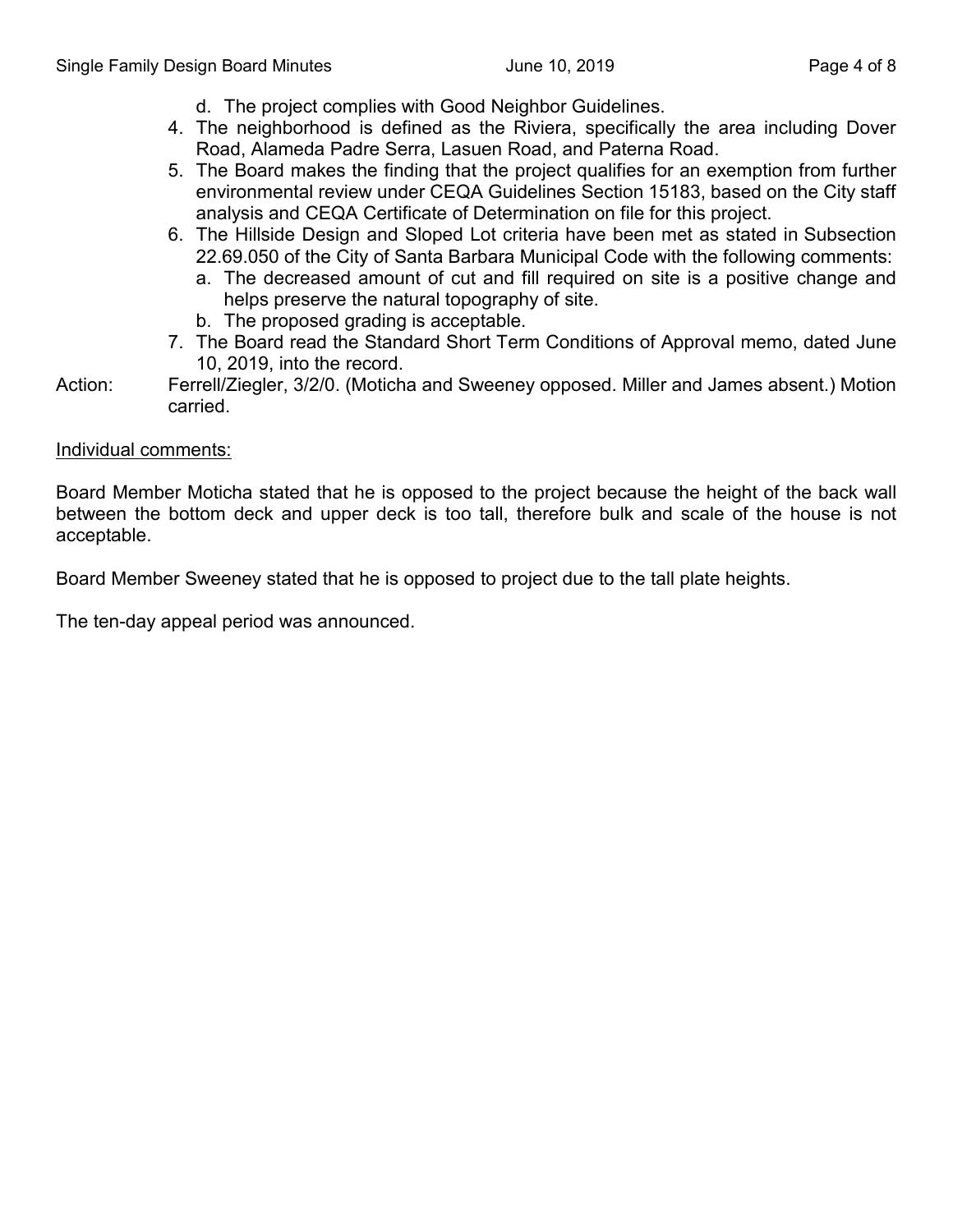#### **(4:10PM) NEW ITEM: CONCEPT REVIEW**

**3. 512 E ISLAY ST** Assessor's Parcel Number: 027-064-005 Zone: R-2 Application Number: PLN2019-00236 Owner: Suzanne Marie Errico Living Trust Applicant: Patricio Nava

(Proposal for a 98 square foot addition to the first floor and a new 664 square foot second floor to an existing 856 square foot single-unit residence with a detached 162 square foot one-car garage. Project includes a new deck, new balcony, interior remodel, and relocation of the main entry. The proposed total of 1,833 square feet on a 3,250 square foot lot in the Hillside Design District is 84% of the guideline maximum floor-to-lot area ratio.)

**No final appealable action will be taken at this hearing. Project requires Neighborhood Preservation, Hillside Design, and Sloped Lot Findings.**

Actual time: 4:28 p.m.

Present: Patricio Nava, Applicant

Public comment opened at 4:36 p.m.

The following individuals spoke:

- 1. Catherine Bos, opposed.
- 2. Bill Beach, opposed.
- 3. Jeff Shuman, opposed.
- 4. Theresa Gray
- 5. Alex Grzywacki, opposed.
- 6. Patty West, opposed.

Written correspondence from Patty West and Kikka Bayly were acknowledged.

Public comment closed at 4:50 p.m.

#### **Motion: Continue indefinitely with comments:**

- 1. Restudy the whole design of the project, as the project is too large for the high-density neighborhood.
- 2. Consider the Single Family Design Board Guidelines for the placement of the deck in relation to the property line.
- 3. Provide a surveyor's drawing of the Oak tree height, drip line, and its exact location on the site, making considerations to preserve the Oak tree.
- 4. Provide site sections from the north, east, south, and west and street elevations. Building sections shall be through the three plate-floors and the staircase element running east-west. Further, show where the neighbors' windows are located in relation to the proposed design, and how the windows on the proposed project will relate to the neighbors' windows, so that privacy concerns can be addressed.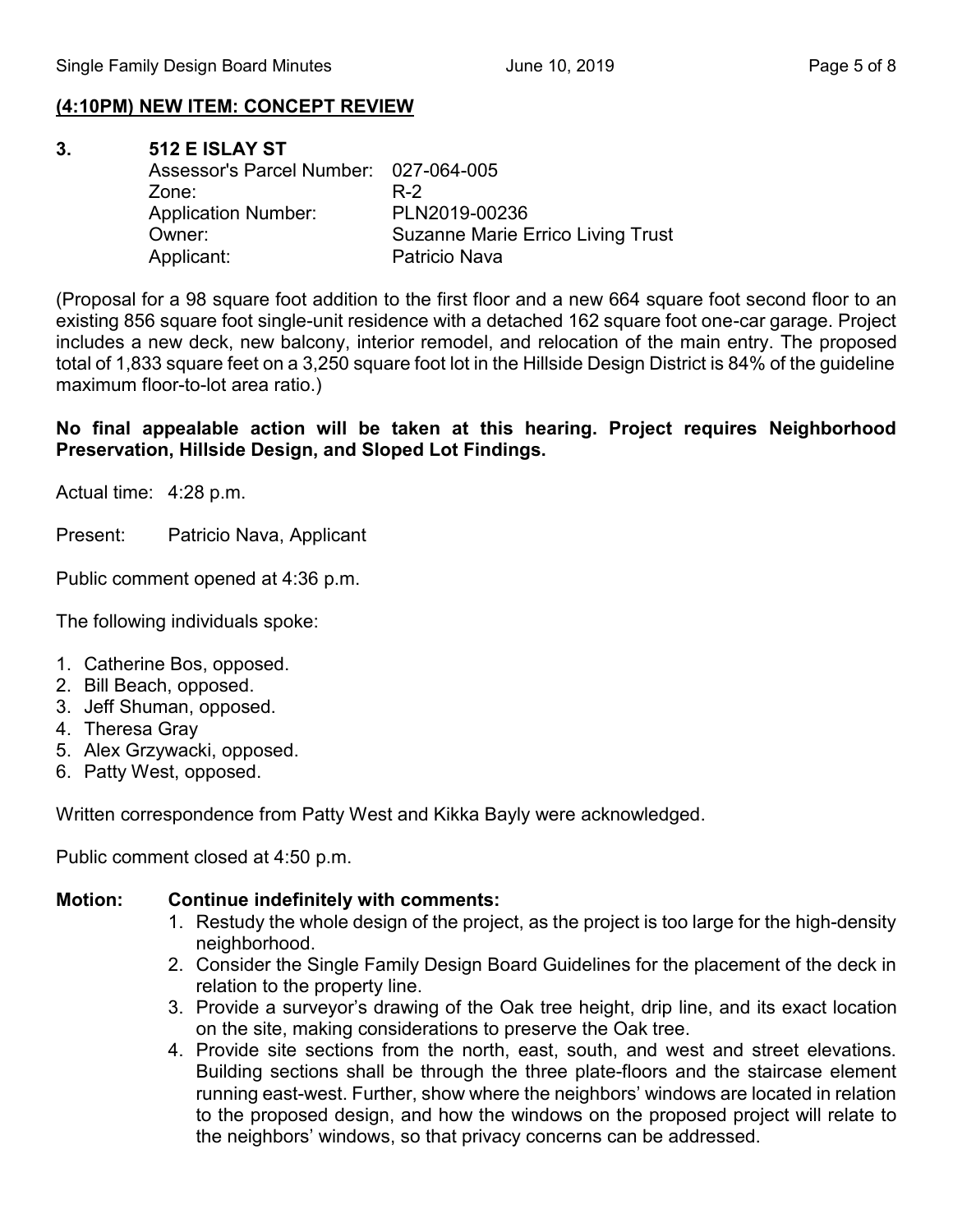5. The neighborhood is defined as the Upper East neighborhood, specifically the area of East Islay Street, Olive Street, East Pedregosa Street, and Prospect Avenue.

Action: Ferrell/Moticha, 5/0/0. (Miller and James absent.) Motion carried.

## **(4:50PM) NEW ITEM: CONCEPT REVIEW**

#### **4. 401 ORILLA DEL MAR DR**

| Assessor's Parcel Number: 017-321-016 |
|---------------------------------------|
| $R-4/SD-3$                            |
| PLN2019-00199                         |
| Ray Fazendin                          |
| Michelle McToldridge                  |
|                                       |

(Proposal is to convert an existing 1,094 square foot duplex into a 2,200 single-unit residence. The project includes a 34 square foot first floor addition, a new 1,022 square foot second story, and a new 440 square foot two-car attached carport. A proposed 450 square foot roof deck, new roofing, and site improvements are also included. The proposed total of 2,640 square feet on a 5,000 square foot lot in the Non-Appealable Jurisdiction of the Coastal Zone is 108% of the guideline maximum floor-to-lot area ratio (FAR).)

#### **No final appealable action will be taken at this hearing. Project requires Neighborhood Preservation findings.**

Actual time: 5:21 p.m.

Present: Michelle McToldridge, Applicant; and Jarrett Gorin, Vanguard Planning

Public comment opened at 5:33 p.m.

Written correspondence from Caroline and Nick Howell was acknowledged.

Public comment closed at 5:34 p.m.

#### **Motion: Continue indefinitely with comments:**

- 1. Scale down the size of the project.
- 2. The preservation of the original building footprint is appreciated.
- 3. Provide rendered drawings that emulate the approved landscape plan in order to show the relationship of the landscaping elements.
- Action: Moticha/Ferrell, 5/0/0. (Miller and James absent.) Motion carried.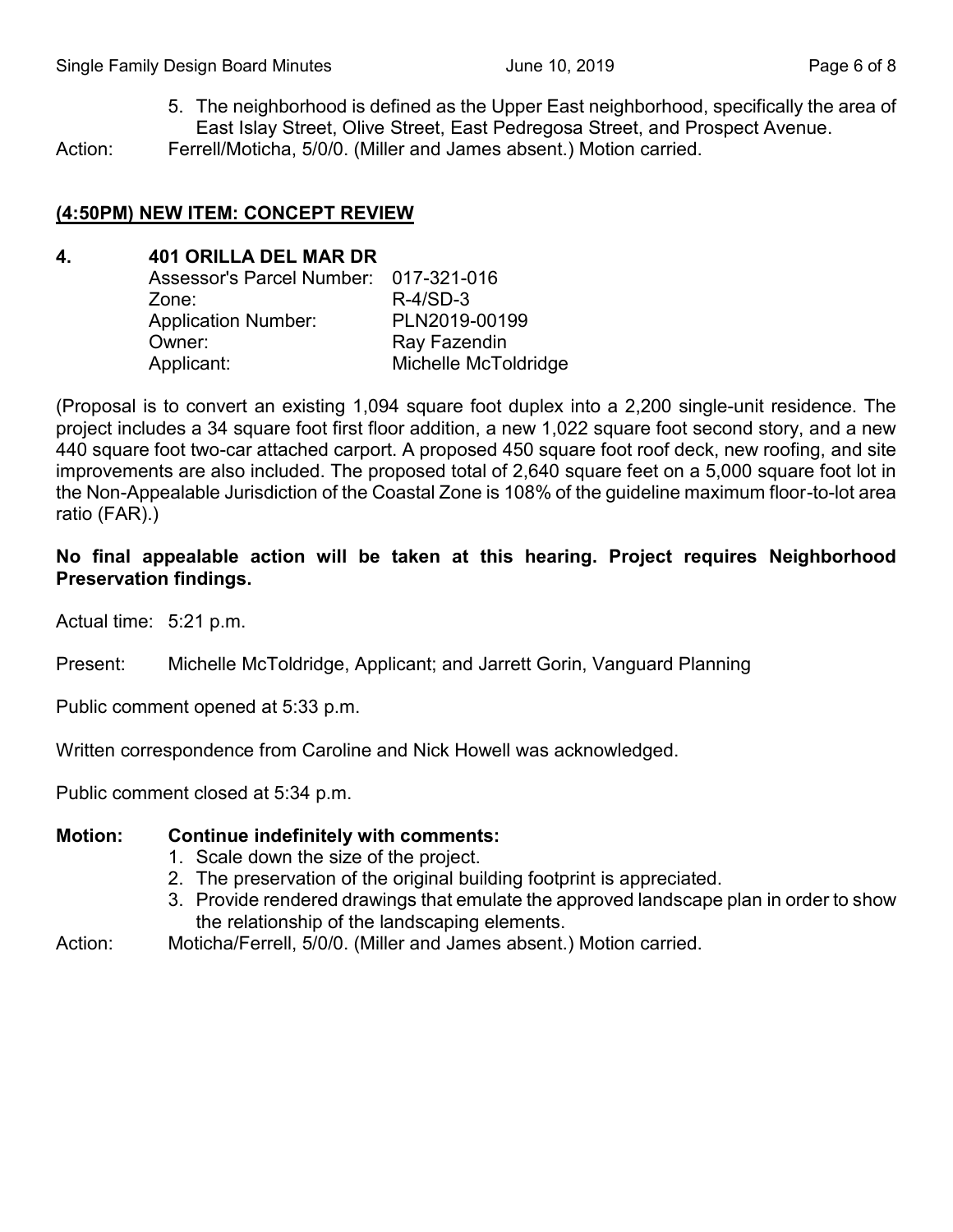#### **(5:20PM) NEW ITEM: CONCEPT REVIEW**

**5. 574 RICARDO AVE** Assessor's Parcel Number: 035-131-007 Zone: RS-15 Application Number: PLN2019-00215 Owner: Reward Ventures LLC Applicant: Penn Hsu, Architect

(Proposal to demolish 1,324 square feet of an existing single-unit residence. The project will construct a new two-story 2,433 square foot residence with 499 square feet of additions on the first floor, and 610 square feet of additions on the second floor. The attached 499 square foot two-car garage is to remain. The project also includes a new 280 square foot deck. The proposed total 2,433 square feet of development on a 7,400 square foot lot in the Hillside Design District is 94% of the maximum allowable floor-to-lot area ratio.)

#### **No final appealable action will be taken at this hearing. Project requires Neighborhood Preservation, Hillside Design, and Sloped Lot findings.**

Actual time: 5:53 p.m.

Present: Penn Hsu, Applicant, SPH Design and Architecture, Inc.

Public comment opened at 5:58 p.m.

The following individuals spoke:

- 1. Brian Moulton, opposed.
- 2. Michael Mete, opposed.
- 3. Mark K. Endo, opposed.

Written correspondence from Berni Bernstein was acknowledged.

Public comment closed at 6:03 p.m.

#### **Motion: Continue indefinitely with comments:**

- 1. Restudy the design of the project and its compatibility with the neighborhood.
- 2. Provide a full landscape plan.
- 3. Provide building site plans.
- 4. Provide site sections that show the location of neighbors' homes, proposed windows, and neighbors' windows in relation to the project so that privacy concerns can be addressed. The site sections should extend across Ricardo Avenue and down to the lower property on Dolores Avenue.
- 5. Provide a materials board.
- 6. Find out if the power lines can be varied.
- 7. The Board makes the finding that the Neighborhood Preservation Ordinance criteria have not been met as stated in Subsection 22.69.050 of the City of Santa Barbara Municipal Code, with the following comments:
	- a. The project as proposed is not compatible with the neighborhood.